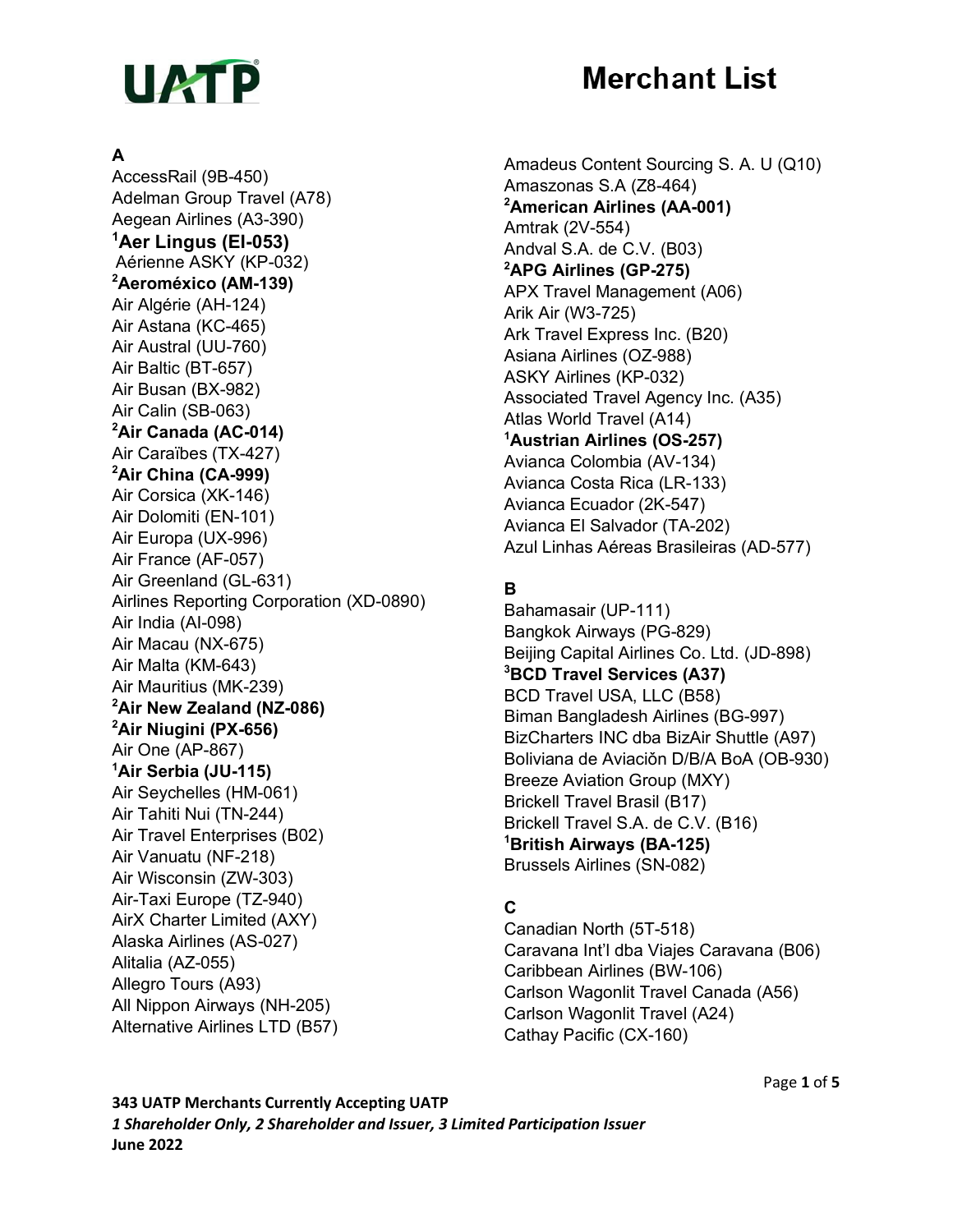# UATP

Cayman Airways (KX-378) Cayman Travel Services (A70) Cebu Pacific Air (5J-203) Chalair Aviation (CE-980) Chengdu Airlines (EU-811) **2 China Eastern (MU-781)** China Express Airlines Co. Ltd. (G5-987) CityJet (WX-689) Colwick Travel (A03) Compagnie Aerienne ASKY (KP-032) Condor (DE-881) Copa Airlines (CM-230) Corporate Travel Management (A07 & A34) Corsair International (SS-923) Covington International Travel (A11) Croatia Airlines (OU-831) CTMS Travel (A87) CWT Viajes Alkasa (A60) Czech Airlines (OK-064)

# **D**

Danish Air Transport (DX-243) DEA Travel Ltd. (B14) **2 Delta Air Lines (DL-006)** Delta Private Jets (ELJ) Denim Airways (3D-400) Direct Travel (A59) DMA Value Vacations Travel & Tour (A46) Donghai Airlines (DZ-893) Dream Jet SAS (BO-002) Dubai Aviation Corporation d/b/a FlyDubai (F2-141)

## **E**

Eastern Airways (T3-467) EasyJet (U2-EZY) Egencia (A57) Egencia – Australia (B41) Egencia – Belgium (B23) Egencia – Czech Republic (B30) Egencia Denmark A/S (B09) Egencia – Finland (B25) Egencia – France (B26) Egencia – GMBh (B24) Egencia – Hong Kong (B42)

# **Merchant List**

Egencia- India (B47) Egencia – Ireland (B28) Egencia – Italy (B27) Egencia – Netherlands (B29) Egencia – New Zealand (B43) Egencia Norway AS (B40) Egencia – Philippines (B44) Egencia – Poland (B31) Egencia – (Shanghai) International Travel Service Co (B46) Egencia – Singapore Pte Ltd (B45) Egencia – Spain (B22) Egencia – South Africa (B48) Egencia – Sweden AB (B10) Egencia – Switzerland (B32) Egencia – Turkey (B33) Egencia – U.A.E. (B34) Egencia UK Ltd (B08) Egyptair (MS-077) **2 EL AL (LY-114)** Emirates (EK-176) **1 Ethiopian Airlines (ET-071) 2 Etihad Airways (EY-607)** Eurowings (EW-104) EVA Air (BR-695) Expedia, Inc. (B-36)

# **F**

**3 FarePortal Inc. (A13)** Fiji Airways (FJ-260) **1 Finnair (AY-105)** Flexjet (A76) **3 FlexFlight APS (W2-365) 1 Fly Corporate (FC-441)** Fly Dubai (FZ-141) Fortis Travel Limited (A89) **2 Frontier Airlines (F9-422)** Fuzhou Airlines (FU-666)

## **G**

Garth Allen Marksted Travel (A55) Garuda Indonesia (GA-126) Gilpin Corporate Travel (A23) Global Marine Travel (A71) Global Travel Ltd. (A39)

Page **2** of **5**

**343 UATP Merchants Currently Accepting UATP** *1 Shareholder Only, 2 Shareholder and Issuer, 3 Limited Participation Issuer* **June 2022**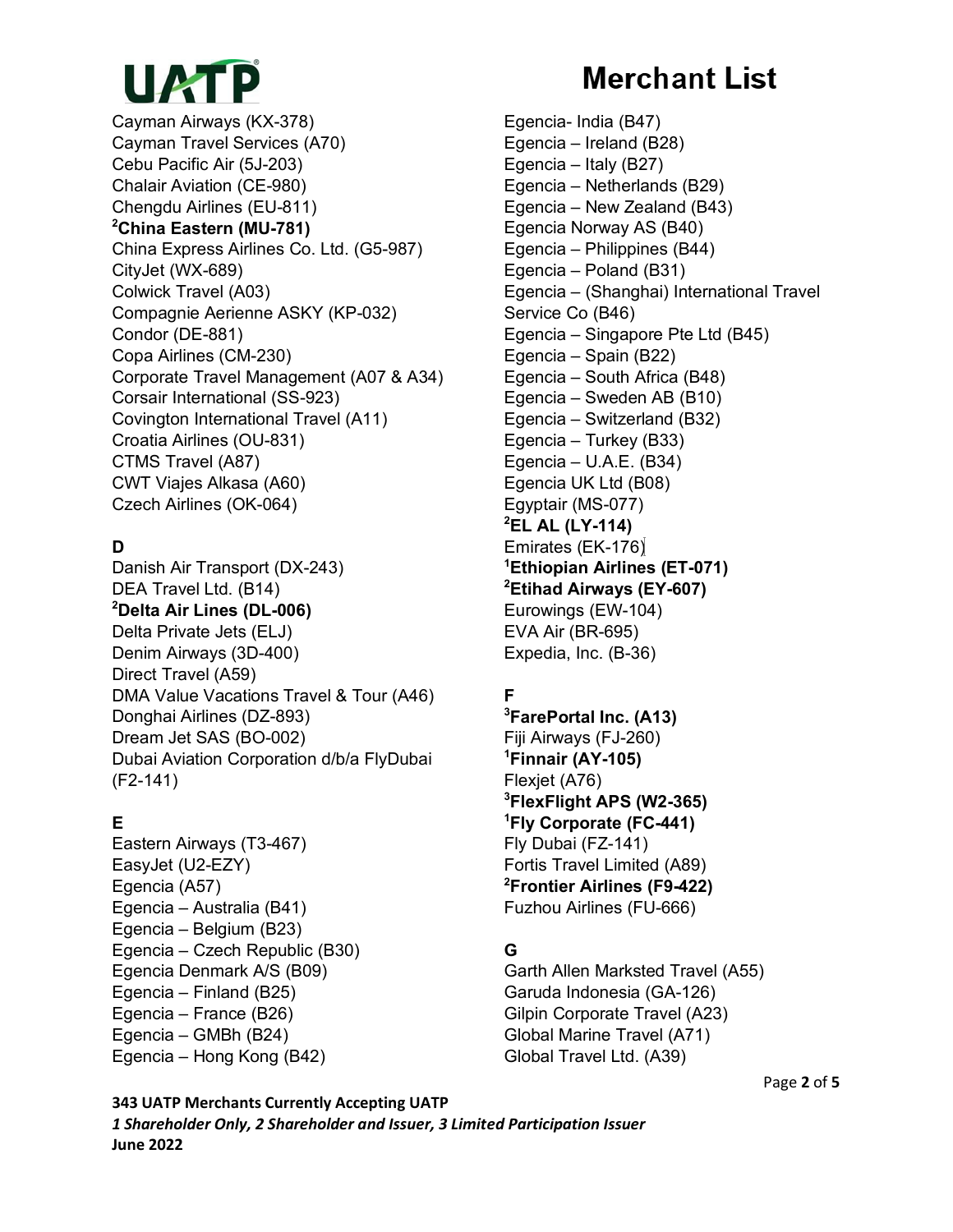

#### Going Places Travel (A47) **2 GOL Linhas Aereas Inteligentes (G3- 127)**

Grand China Airlines (CN-895) Griffin Travel (A69) GTT Global (A50) Gulf Air (GF-072)

#### **H**

## **2 Hahn Air (HR-169)**

Hainan Airlines (HU-880) Hala Travel Management (A82) Hawaiian Airlines (HA-173) Hebei Airlines (NS-836) Heli Air Monaco (YO-747) Helvetic Airways (2L-102) **3 High Point Travel Inc. (A28)** Holland Clarke & Beatson (A12) Hong Kong Airlines (HX-851) Horizon Air (QX-481) HotelBook-Services Ltd. (B15) Hub Travel Center (A21)

# **I**

**1 Iberia (IB-075)** Icelandair (FI-108) IMAS, LLC (A22) Interjet (4O-837) InterCaribbean Airways (JY-653) Italia Trasporto Aereo S.P.A (AZ-055)

#### **J**

**2 Japan Airlines (JL-131)** Jeju Air Co. Ltd. (7C-806) **2 JetBlue (B6-279)** Jetstar Airways (JQ-041) Jetstar Asia (3K-375) Jetstar Japan (GK-JJP) Jetstar Pacific (BL-550) Juneyao Airlines (HO-018)

#### **K**

Kenya Airways (KQ-706) KLM Royal Dutch Airlines (KL-074) Korean Air (KE-180)

# **Merchant List**

Kunming Airlines (KY-833) Kuwait Airways (KU-229)

## **L**

Landmark Aviation (A49) LandMark Travel (A26) Lao Airlines (QV-627) LATAM Airlines Brasil (JJ-957) LATAM Airlines Chile (LA-045) LATAM Airlines Colombia (4C-035) LATAM Airlines Ecuador (XL-462) LATAM Airlines Paraguay (PZ-692) LATAM Airlines Peru (LP-544) Lazzari & Sampson Travel Service LTD (A66) LIAT (LI-140) Loganair LTD (LM-682) LOT Polish Airlines (LO-080) Lubeck Air GmBH (B54) Lucky Air (8L-859) **2 Lufthansa (LH-220)** Luxair (LG-149)

## **M**

Malaysia Airlines (MH-232) Malindo Airways SDN BHD (OD-816) Maya Island Air (2M-391) Merchant eSolutions (A17) Mesa Airlines (YV-533) MIAT Mongolian Airlines (OM-289) Middle East Airlines (ME-076) Milena Tours (A63) Montrose Travel (A15) Myanmar Airways Int'l. (8M-599) **3 Mystifly Global Consolidation & Technology Services PTE LTD (B55)**

#### **N**

National Travel Services and Tours (A51) New World Travel, Inc. (A99) Norwegian (DY-328)

## **O**

Okay Airways (BK-866) Ole Travel (A72)

Page **3** of **5**

**343 UATP Merchants Currently Accepting UATP** *1 Shareholder Only, 2 Shareholder and Issuer, 3 Limited Participation Issuer* **June 2022**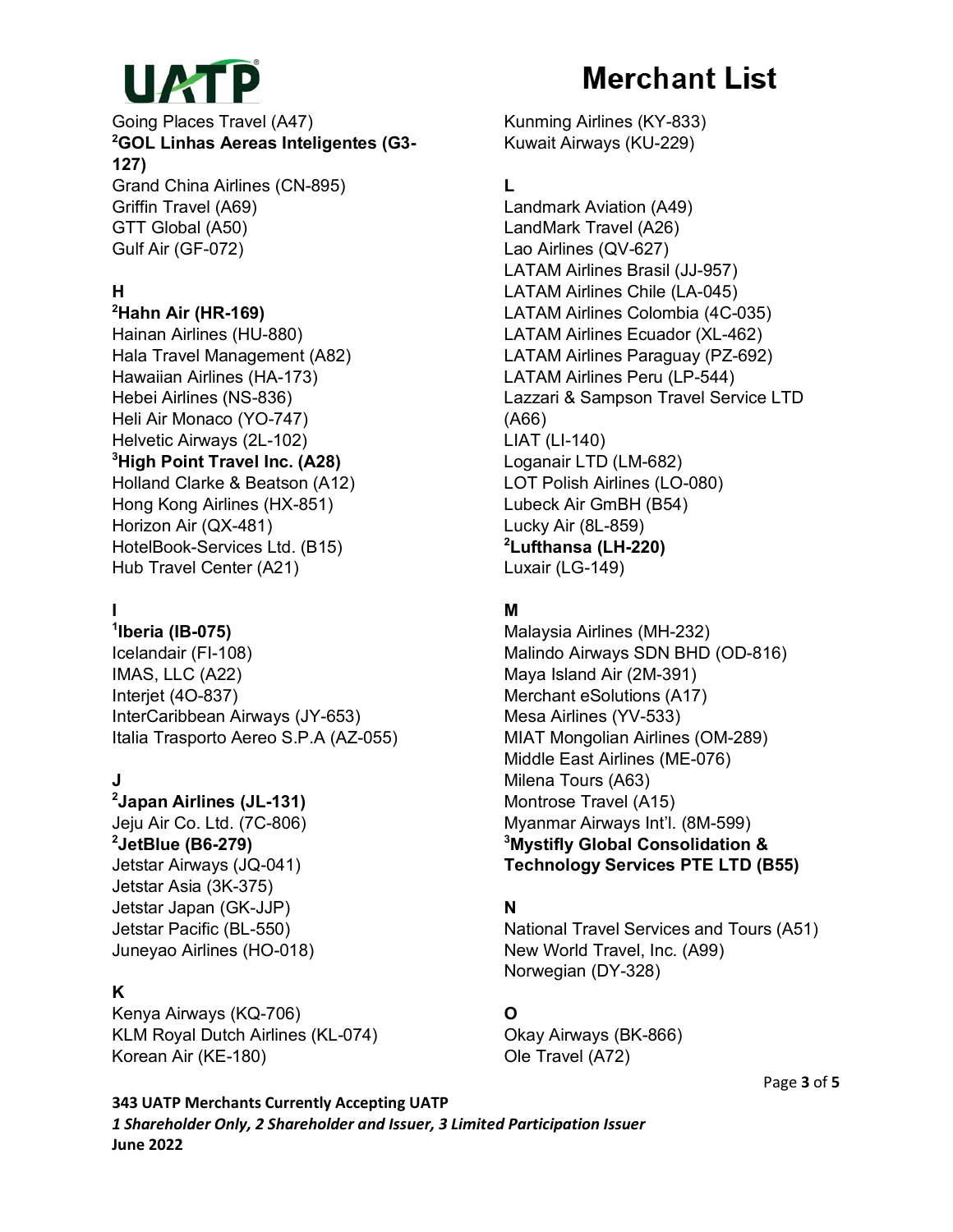

#### **P**

Pakistan International Airlines (PK-214) Pelican Airlines PTY LTD D/B/A Fly Pelican (FP-166) People's Viennaline (PE-335) Pegasus Hava Tasimaciligi as d/b/a Pegasus Airlines (PC-624) Perimeter Aviation DBA Bearskin Airlines (JV-632) Philippine Airlines (PR-079) Porter Airlines (PD-451) Portman Travel (A73) Premier Travel (A79) Proflight Zambia (P0-659) Public Charters, Inc. (P1-351)

## **Q**

**2 Qantas (QF-081)** Qatar Airways (QR-157) Qingdao Airlines CO Ltd. (QW-912)

#### **R**

Ravn Alaska (7H-808) REX Airlines (ZL-899) REZJET (B52) Roseman & Warren Travel (A27) Royal Air Maroc (AT-147) Royal Brunei Airlines (BI-672) Royal Jordanian (RJ-512) RNA Rhein-Neckar Air GMBH D/B/A Rhein-Neckar Air (B35) Rutas Aereas (A83) Rwandair (WB-459) Ryanair DAC (Q01)

## **S**

SATA Air Acores (SP-737) SATA International (S4-331) **1 Saudi Arabian Airlines (SV-065)** Scandinavian Airlines SAS (SK-117) Services Travel (A88)

# **Merchant List**

**2 Shandong Airlines (SC-324)** Shanghai Airlines (FM-774) Shenzhen Airlines (ZH-479) SHS Antwerp Aviation NV (VO-333) **2 Sichuan Airlines (3U-876)** Silver Airways Corporation (3M) Singapore Airlines (SQ-618) Sky Airline (H2-605) SkyWest Airlines (OO-302) Solomon Airlines (IE-193) SonAir (SOR) South African Airways (SA-083) **2 Southwest Airlines (WN-526)** SportsCorp Travel (US) (B38) SportsCorp Travel (Canada) (B39) SNCF Mobilites (2H-056) Spirit Airlines (NK-487) SriLankan Airlines (UL-603) St. James Travel (A48) Star Perú (2I-156) **2 Sun Country Airlines (SY-337)** Surinam Airways (PY-192) Swiss (LX-724)

## **T**

TAAG Angola Airlines (DT-118) TAG Airlines (5U-911) TAP Portugal (TP-047) TAROM (RO-281) Terranova Diseňo Viajes Costa Rica (B11) Terranova Diseňo Viajes EL Salvador (B12) Thai Airways (TG-217) The Travel House, Inc. (A45) Tibet Airlines CO., LTD (TV-088) Tianjin Airlines (GS-826) Total Travel Services Ltd. (A40) Trafalgar Travel (A74) Transportes Aereos Guatemal Tecos S.A. D/B/A Tag Airlines (5U-911) Transportes Aeromar S.A. (VW-942) Trans States Airlines (AX-414) Transavia (HV-979) Transavia France (TO-382) Travel and Transport (B37)

**343 UATP Merchants Currently Accepting UATP** *1 Shareholder Only, 2 Shareholder and Issuer, 3 Limited Participation Issuer* **June 2022**

Page **4** of **5**